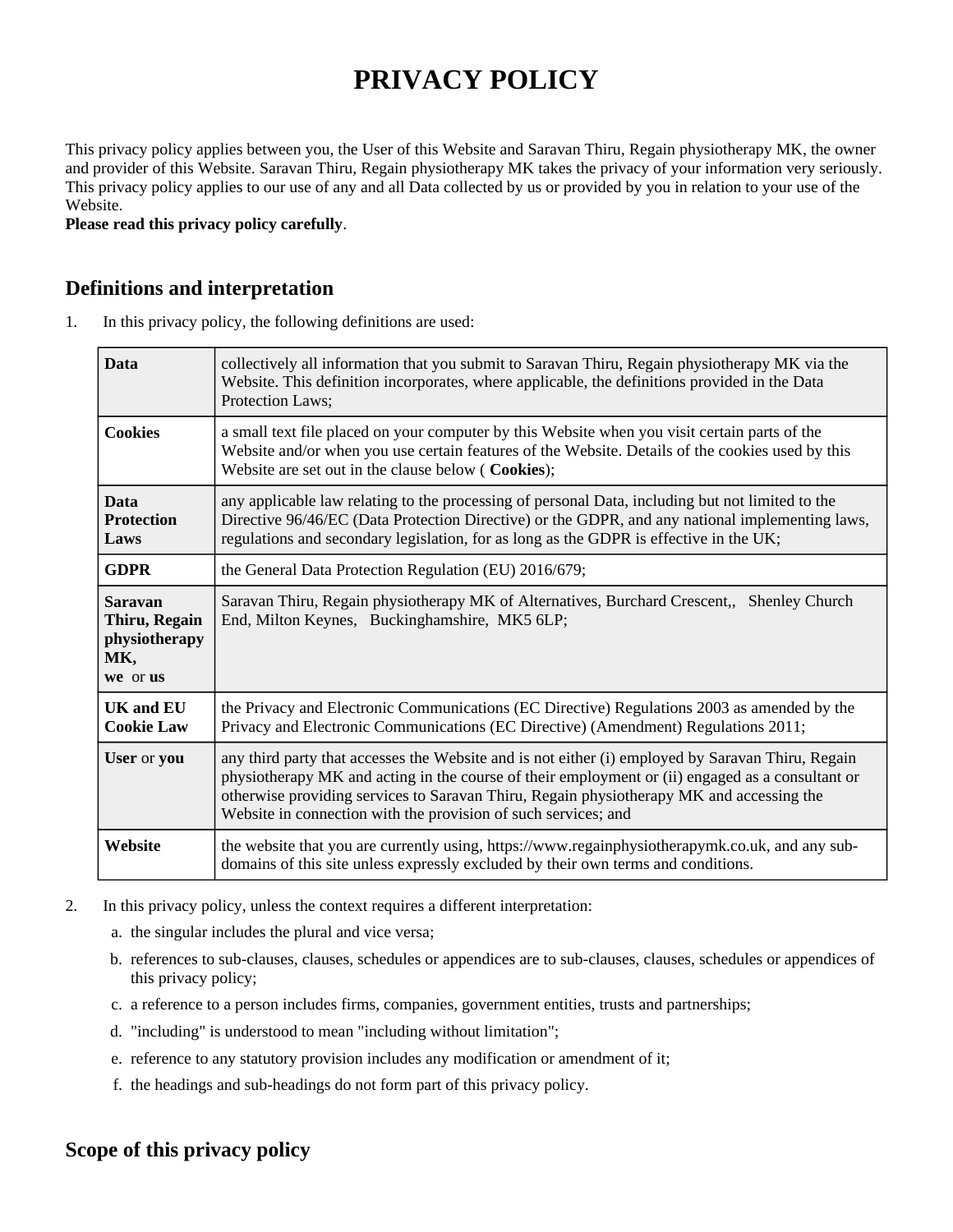- 3. This privacy policy applies only to the actions of Saravan Thiru, Regain physiotherapy MK and Users with respect to this Website. It does not extend to any websites that can be accessed from this Website including, but not limited to, any links we may provide to social media websites.
- 4. For purposes of the applicable Data Protection Laws, Saravan Thiru, Regain physiotherapy MK is the "data controller". This means that Saravan Thiru, Regain physiotherapy MK determines the purposes for which, and the manner in which, your Data is processed.

# **Data collected**

- 5. We may collect the following Data, which includes personal Data, from you:
	- a. name;
	- b. date of birth;
	- c. gender;
	- d. job title;
	- e. profession;
	- f. contact Information such as email addresses and telephone numbers;
	- g. demographic information such as postcode, preferences and interests;

in each case, in accordance with this privacy policy.

#### **How we collect Data**

- 6. We collect Data in the following ways:
	- a. data is given to us by you ;
	- b. data is received from other sources; and
	- c. data is collected automatically.

## **Data that is given to us by you**

- 7. Saravan Thiru, Regain physiotherapy MK will collect your Data in a number of ways, for example:
	- a. when you contact us through the Website, by telephone, post, e-mail or through any other means;
	- b. when you use our services;
	- c. referring organisation;

in each case, in accordance with this privacy policy.

## **Data that is received from third parties**

- 8. Saravan Thiru, Regain physiotherapy MK will receive Data about you from the following third parties:
	- a. referring organisation;
	- b. health care services like gp.

## **Data that is collected automatically**

9. To the extent that you access the Website, we will collect your Data automatically, for example: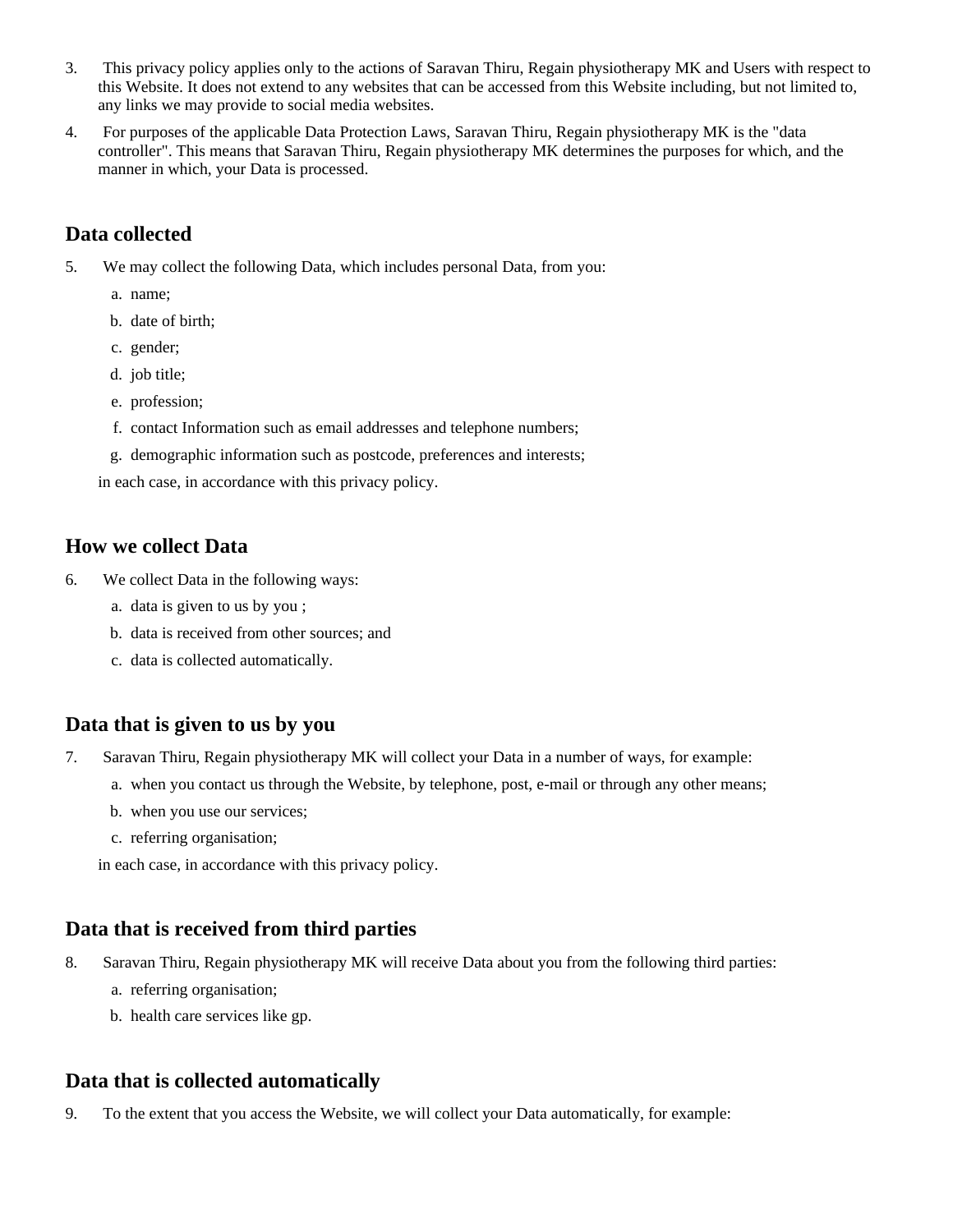- a. we automatically collect some information about your visit to the Website. This information helps us to make improvements to Website content and navigation, and includes your IP address, the date, times and frequency with which you access the Website and the way you use and interact with its content.
- b. we will collect your Data automatically via cookies, in line with the cookie settings on your browser. For more information about cookies, and how we use them on the Website, see the section below, headed "Cookies".

## **Our use of Data**

10. Any or all of the above Data may be required by us from time to time in order to provide you with the best possible service and experience when using our Website. Specifically, Data may be used by us for the following reasons:

a. internal record keeping;

in each case, in accordance with this privacy policy.

11. We may use your Data for the above purposes if we deem it necessary to do so for our legitimate interests. If you are not satisfied with this, you have the right to object in certain circumstances (see the section headed "Your rights" below).

# **Who we share Data with**

- 12. We may share your Data with the following groups of people for the following reasons:
	- a. our employees, agents and/or professional advisors to provide report to referring organisation and other health care services;

in each case, in accordance with this privacy policy.

#### **Keeping Data secure**

- 13. We will use technical and organisational measures to safeguard your Data, for example:
	- a. access to your account is controlled by a password and a user name that is unique to you.
	- b. we store your Data on secure servers.
- 14. Technical and organisational measures include measures to deal with any suspected data breach. If you suspect any misuse or loss or unauthorised access to your Data, please let us know immediately by contacting us via this e-mail address: info@regainphysiotherapymk.co.uk.
- 15. If you want detailed information from Get Safe Online on how to protect your information and your computers and devices against fraud, identity theft, viruses and many other online problems, please visit www.getsafeonline.org. Get Safe Online is supported by HM Government and leading businesses.

#### **Data retention**

- 16. Unless a longer retention period is required or permitted by law, we will only hold your Data on our systems for the period necessary to fulfil the purposes outlined in this privacy policy or until you request that the Data be deleted.
- 17. Even if we delete your Data, it may persist on backup or archival media for legal, tax or regulatory purposes.

#### **Your rights**

- 18. You have the following rights in relation to your Data:
	- a. **Right to access** the right to request (i) copies of the information we hold about you at any time, or (ii) that we modify, update or delete such information. If we provide you with access to the information we hold about you, we will not charge you for this, unless your request is "manifestly unfounded or excessive." Where we are legally permitted to do so, we may refuse your request. If we refuse your request, we will tell you the reasons why.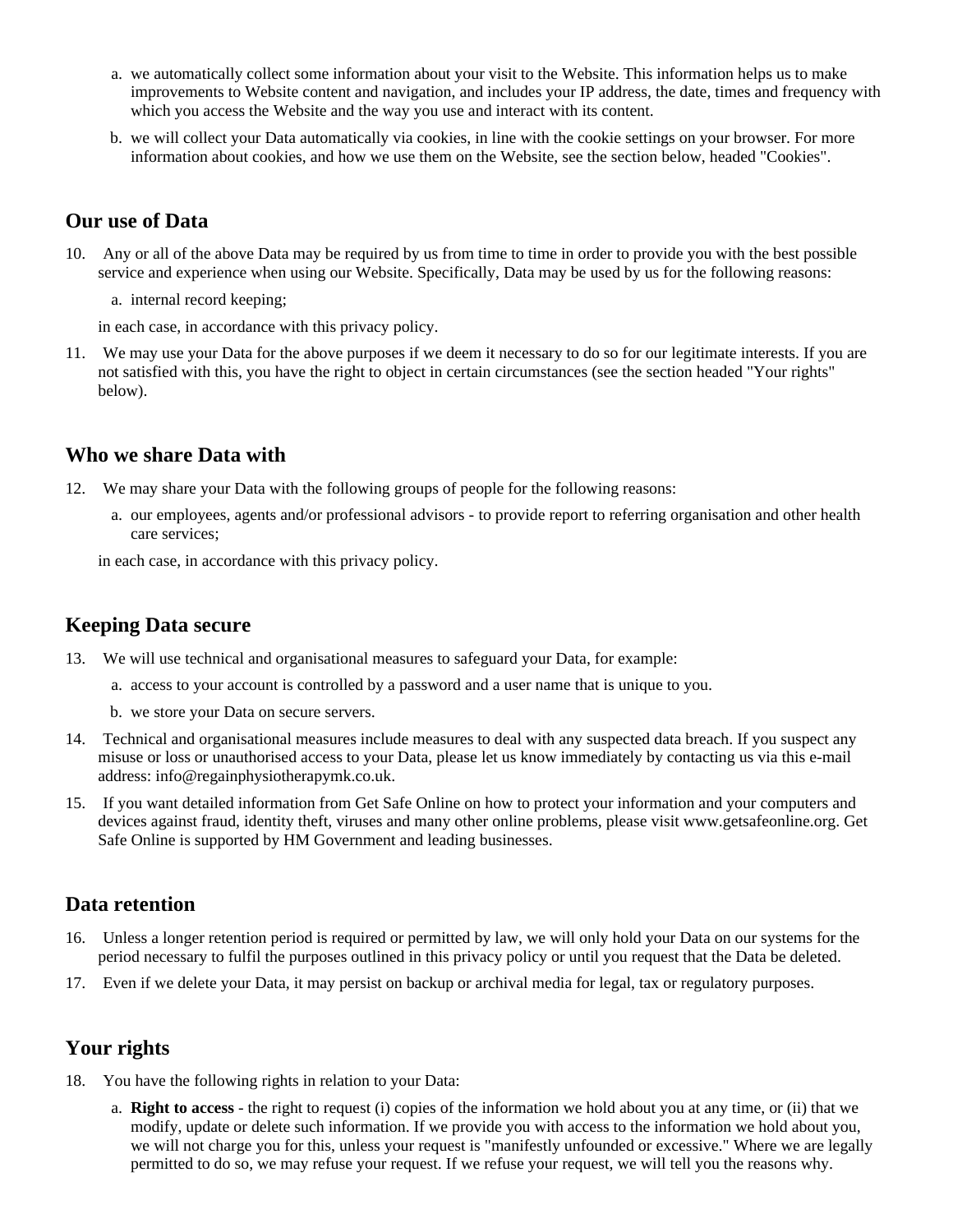- b. **Right to correct** the right to have your Data rectified if it is inaccurate or incomplete.
- c. **Right to erase** the right to request that we delete or remove your Data from our systems.
- d. **Right to restrict our use of your Data** the right to "block" us from using your Data or limit the way in which we can use it.
- e. **Right to data portability** the right to request that we move, copy or transfer your Data.
- f. **Right to object** the right to object to our use of your Data including where we use it for our legitimate interests.
- 19. To make enquiries, exercise any of your rights set out above, or withdraw your consent to the processing of your Data (where consent is our legal basis for processing your Data), please contact us via this e-mail address: info@regainphysiotherapymk.co.uk.
- 20. If you are not satisfied with the way a complaint you make in relation to your Data is handled by us, you may be able to refer your complaint to the relevant data protection authority. For the UK, this is the Information Commissioner's Office (ICO). The ICO's contact details can be found on their website at https://ico.org.uk/.
- 21. It is important that the Data we hold about you is accurate and current. Please keep us informed if your Data changes during the period for which we hold it.

#### **Links to other websites**

22. This Website may, from time to time, provide links to other websites. We have no control over such websites and are not responsible for the content of these websites. This privacy policy does not extend to your use of such websites. You are advised to read the privacy policy or statement of other websites prior to using them.

# **Changes of business ownership and control**

- 23. Saravan Thiru, Regain physiotherapy MK may, from time to time, expand or reduce our business and this may involve the sale and/or the transfer of control of all or part of Saravan Thiru, Regain physiotherapy MK. Data provided by Users will, where it is relevant to any part of our business so transferred, be transferred along with that part and the new owner or newly controlling party will, under the terms of this privacy policy, be permitted to use the Data for the purposes for which it was originally supplied to us.
- 24. We may also disclose Data to a prospective purchaser of our business or any part of it.
- 25. In the above instances, we will take steps with the aim of ensuring your privacy is protected.

#### **Cookies**

- 26. This Website may place and access certain Cookies on your computer. Saravan Thiru, Regain physiotherapy MK uses Cookies to improve your experience of using the Website and to improve our range of services. Saravan Thiru, Regain physiotherapy MK has carefully chosen these Cookies and has taken steps to ensure that your privacy is protected and respected at all times.
- 27. All Cookies used by this Website are used in accordance with current UK and EU Cookie Law.
- 28. Before the Website places Cookies on your computer, you will be presented with a message bar requesting your consent to set those Cookies. By giving your consent to the placing of Cookies, you are enabling Saravan Thiru, Regain physiotherapy MK to provide a better experience and service to you. You may, if you wish, deny consent to the placing of Cookies; however certain features of the Website may not function fully or as intended.
- 29. This Website may place the following Cookies:

| <b>Type of Cookie</b>      | <b>Purpose</b>                                                                                                                                                                                                                 |
|----------------------------|--------------------------------------------------------------------------------------------------------------------------------------------------------------------------------------------------------------------------------|
| Strictly necessary cookies | These are cookies that are required for the operation of our website. They<br>include, for example, cookies that enable you to log into secure areas of our<br>website, use a shopping cart or make use of e-billing services. |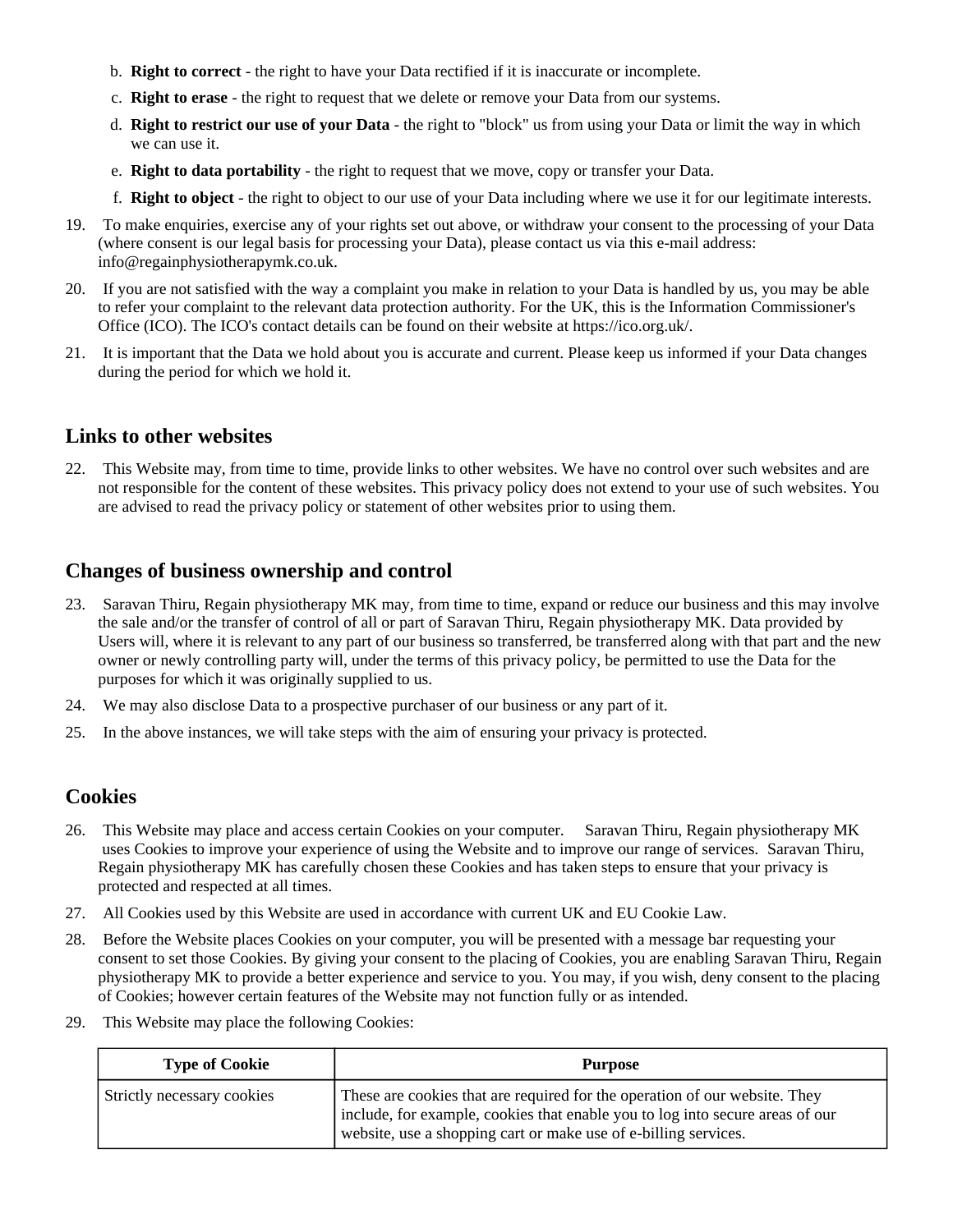- 30. You can find a list of Cookies that we use in the Cookies Schedule.
- 31. You can choose to enable or disable Cookies in your internet browser. By default, most internet browsers accept Cookies but this can be changed. For further details, please consult the help menu in your internet browser.
- 32. You can choose to delete Cookies at any time; however you may lose any information that enables you to access the Website more quickly and efficiently including, but not limited to, personalisation settings.
- 33. It is recommended that you ensure that your internet browser is up-to-date and that you consult the help and guidance provided by the developer of your internet browser if you are unsure about adjusting your privacy settings.
- 34. For more information generally on cookies, including how to disable them, please refer to aboutcookies.org. You will also find details on how to delete cookies from your computer.

# **General**

- 35. You may not transfer any of your rights under this privacy policy to any other person. We may transfer our rights under this privacy policy where we reasonably believe your rights will not be affected.
- 36. If any court or competent authority finds that any provision of this privacy policy (or part of any provision) is invalid, illegal or unenforceable, that provision or part-provision will, to the extent required, be deemed to be deleted, and the validity and enforceability of the other provisions of this privacy policy will not be affected.
- 37. Unless otherwise agreed, no delay, act or omission by a party in exercising any right or remedy will be deemed a waiver of that, or any other, right or remedy.
- 38. This Agreement will be governed by and interpreted according to the law of England and Wales. All disputes arising under the Agreement will be subject to the exclusive jurisdiction of the English and Welsh courts.

# **Changes to this privacy policy**

39. Saravan Thiru, Regain physiotherapy MK reserves the right to change this privacy policy as we may deem necessary from time to time or as may be required by law. Any changes will be immediately posted on the Website and you are deemed to have accepted the terms of the privacy policy on your first use of the Website following the alterations.

You may contact Saravan Thiru, Regain physiotherapy MK by email at info@regainphysiotherapymk.co.uk.

# **Attribution**

40. This privacy policy was created using a document from [Rocket Lawyer](https://www.rocketlawyer.com/gb/en/) (https://www.rocketlawyer.com/gb/en). **20 August 2018**